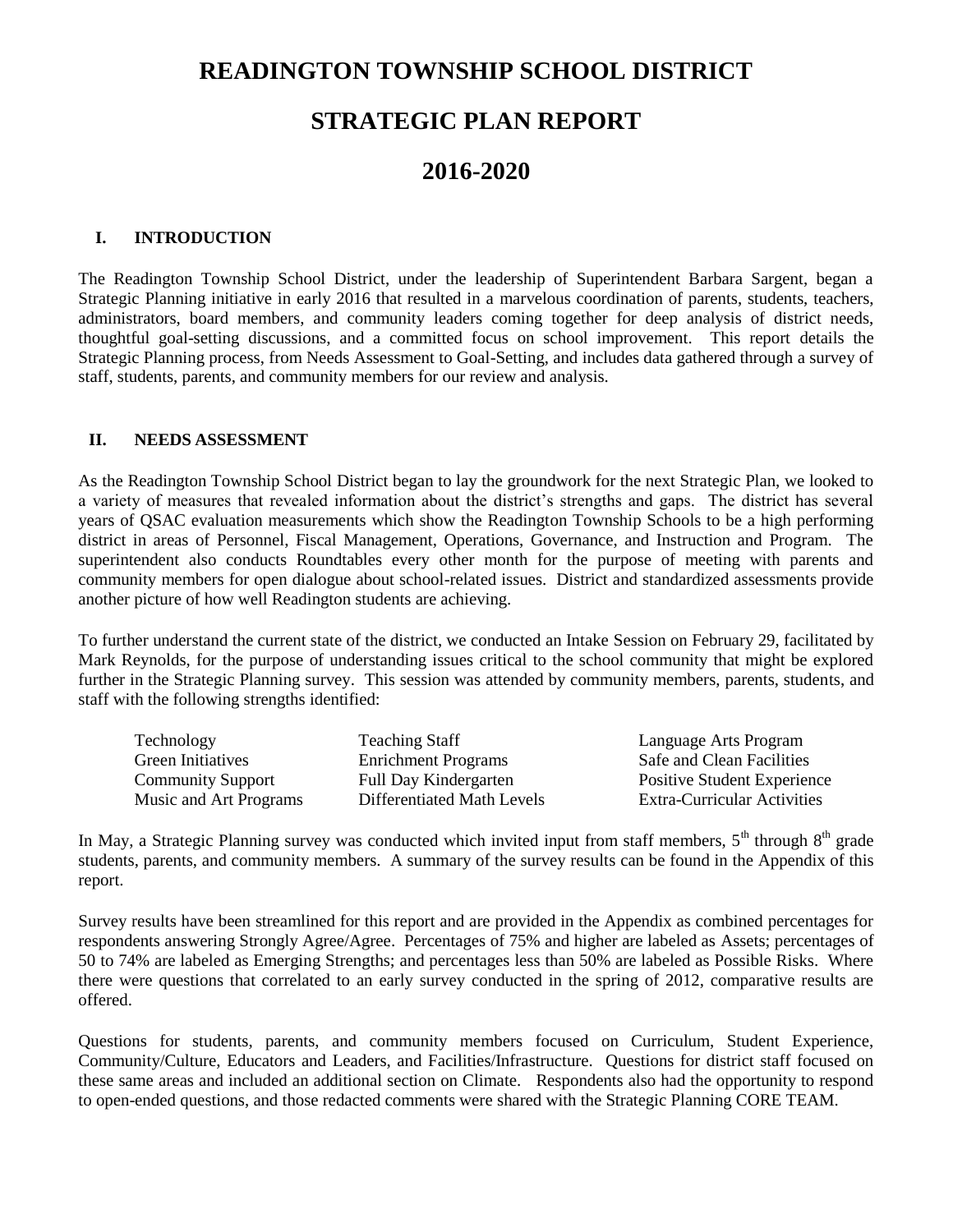#### **III. IDENTIFIED NEEDS**

A Strategic Planning CORE TEAM met on June 7-8 to review the results of the Strategic Planning Survey and analyze priority needs. Our team consisted of:

| Facilitator:                       | Parents:                                   |
|------------------------------------|--------------------------------------------|
| Mark Reynolds                      | Leigh-Ann Borella                          |
|                                    | Jennifer Ko                                |
| <b>Community Leaders:</b>          | Eric Ko                                    |
| John Broten, Township Committee    |                                            |
|                                    | <b>Staff Members:</b>                      |
| <b>Student Participants:</b>       | Anthony Tumolo, WHS                        |
| Melissa Albrecht                   | Alissa Buelow, TBS                         |
| Ben van Zanten                     | Michele Krayem, HBS                        |
| Katherine Loew                     | Adam Connelly, RMS                         |
| Danny Corbin                       | Kevin Meyer, RMS                           |
| James Kennedy                      |                                            |
|                                    | Administrative Team:                       |
| <b>Board of Education Members:</b> | Ann DeRosa, WHS Principal                  |
| Cheryl Filler                      | Sharon Moffat, RMS Principal               |
| Chris Allen                        | Sarah Pauch, Supervisor of Math, Science,  |
| Laura Simon                        | Tech.                                      |
| Anna Shinn                         | Karen Tucker, Supervisor of Pupil Services |
|                                    | Barbara Sargent, Superintendent of Schools |
|                                    |                                            |

#### **IV. LONG TERM GOALS**

A district strategy serves as a constant reference point to guide a school system and its leadership through the challenge of competing demands. Using the information from the Intake Session, the Strategic Planning surveys, and the QSAC evaluation, the CORE TEAM worked to establish the best plan to serve the nearly 1650 students who enter our classrooms each year. Toward that end, we have established these following FOUR long-term district Strategic Planning goals:

- ε *Expand academic and extra-curricular opportunities for students and provide staff with the professional training to support this work.*
- ε *Promote a healthy and caring school environment for students and staff members.*
- ε *Build a strong community in and among our schools and township.*
- ε *Enrich character education and service learning opportunities for our students.*

Specific objectives and timelines have been established for each goal and are outlined below.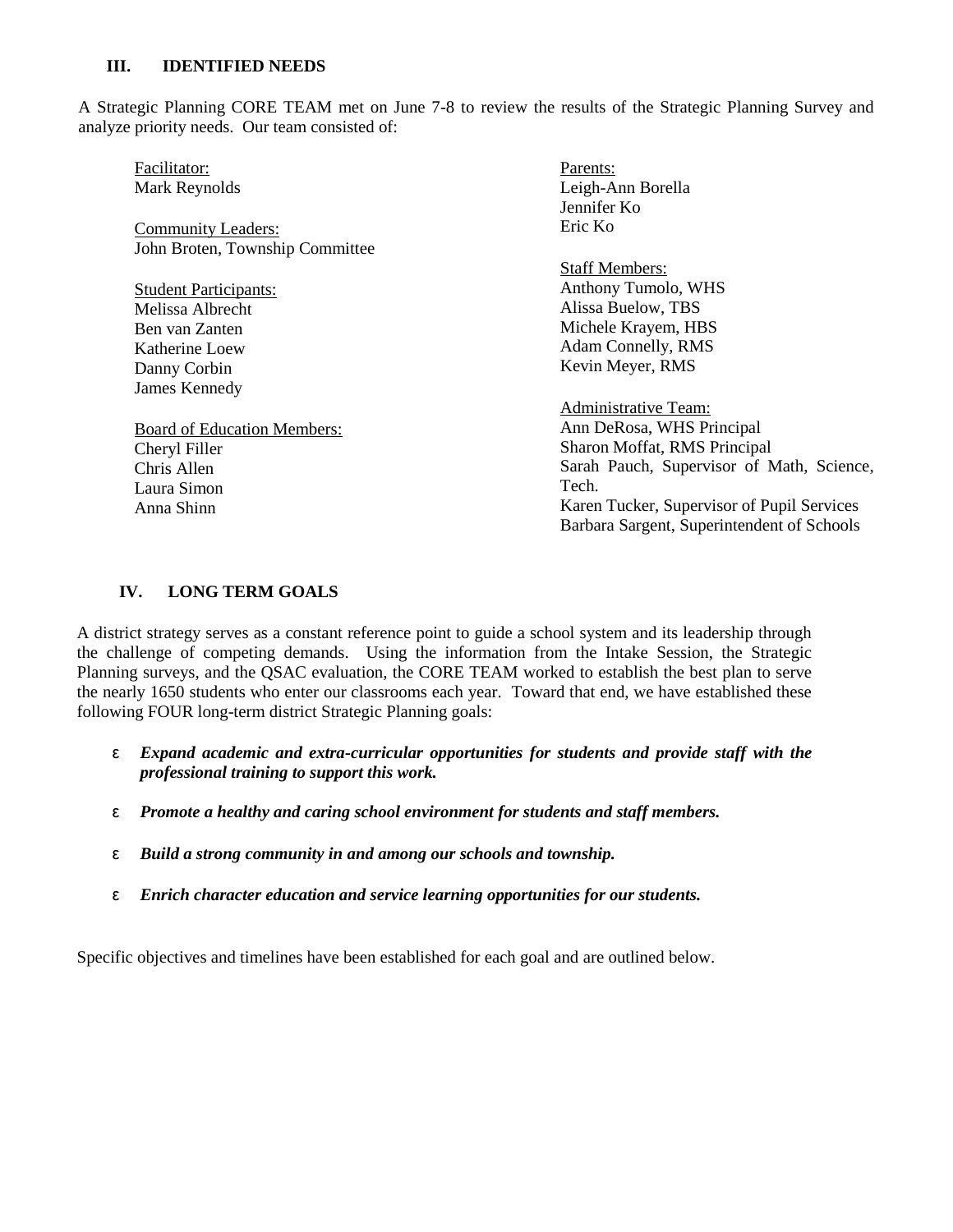| <b>Specific Objective</b>                                                                                                                                                                           | <b>Activities to Support Objective</b>                                                                                                                                                                                                                   | <b>Responsible Persons</b>                                                       | <b>Recommended Timeline</b>                                                                                                                                                                                                                                     |
|-----------------------------------------------------------------------------------------------------------------------------------------------------------------------------------------------------|----------------------------------------------------------------------------------------------------------------------------------------------------------------------------------------------------------------------------------------------------------|----------------------------------------------------------------------------------|-----------------------------------------------------------------------------------------------------------------------------------------------------------------------------------------------------------------------------------------------------------------|
| 1.1 Design and implement a future-<br>oriented curriculum so each student will<br>have the knowledge and skills to thrive in<br>multi-dimensional,<br>global,<br>and<br>a<br>technological society. | Teamwork opportunities for students through<br>$\mathsf{o}$<br>gaming and robotics;<br>Improve STEM opportunities for students;<br>$\mathsf{o}$<br>Provide consistent foundation skills for students<br>$\mathsf{o}$<br>(Keyboarding, Google Apps, etc.) | Principals, Teachers,<br>Supervisors                                             | Robotics Club or Team in<br>place for September 2017                                                                                                                                                                                                            |
|                                                                                                                                                                                                     | Provide further study in coding, programming,<br>$\mathsf{o}$<br>etc. for students;                                                                                                                                                                      | <b>RMS Staff</b>                                                                 | Coding Class in place for<br>September 2016                                                                                                                                                                                                                     |
|                                                                                                                                                                                                     | Increase opportunities for blended learning in<br>$\mathsf{o}$<br>classrooms;                                                                                                                                                                            | Principals<br>Teachers<br>Supervisors                                            | 20% of classrooms will employ<br>blended learning in 2016-17;<br>40% of classrooms will employ<br>blended learning in 2017-18;<br>60% of classrooms will employ<br>blended learning in 2018-19;<br>80% of classrooms will employ<br>blended learning in 2019-20 |
|                                                                                                                                                                                                     | Continued professional development and<br>modeling of instructional technology<br>applications;                                                                                                                                                          | Supervisors<br><b>Staff Development</b><br>Coordinator<br>Technology Coordinator |                                                                                                                                                                                                                                                                 |
|                                                                                                                                                                                                     | Improve standards-based curriculum in all areas.<br>o                                                                                                                                                                                                    | Principals and Supervisors                                                       | <b>Adhere to District Curriculum</b><br>Renewal Plan                                                                                                                                                                                                            |
|                                                                                                                                                                                                     | Technology readiness for day to day<br>student/teacher curriculum (Devices and<br>Network) remains constant.                                                                                                                                             | <b>Technology Coordinator</b>                                                    |                                                                                                                                                                                                                                                                 |
|                                                                                                                                                                                                     | Expand 1:1 Chromebook program for students<br>O<br>in grades 4-8.                                                                                                                                                                                        | <b>Technology Coordinator</b><br><b>HBS/RMS</b> Principals                       | 6th Grade 2016-17; 7th and 8th<br>Grade 2017-18; 4-5th Grade<br>2018-19                                                                                                                                                                                         |

*Expand academic and extra-curricular opportunities for students and provide staff with the professional training to support this work.*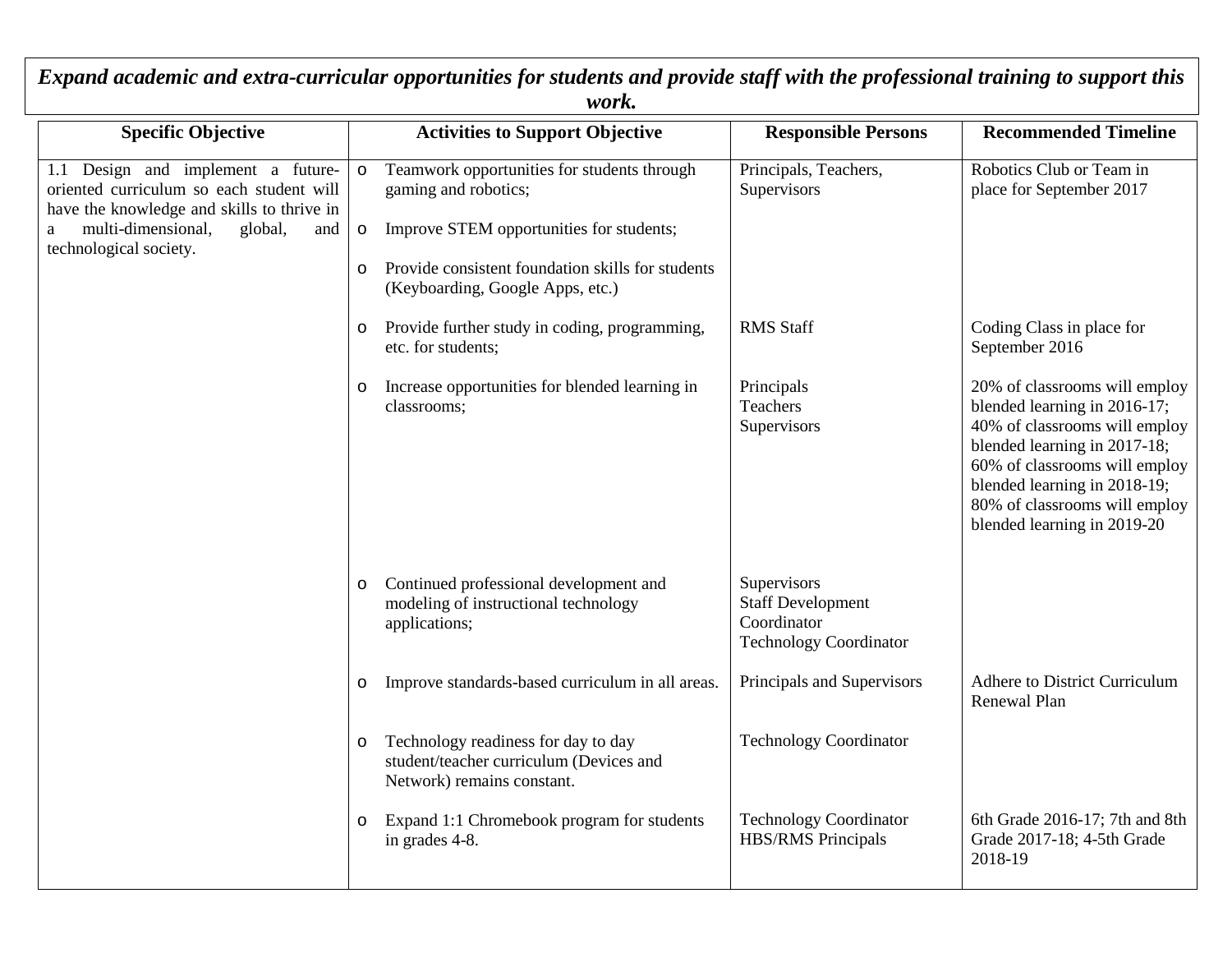|                                                                       | $\mathsf{o}$ | Continued expansion of genres and reading<br>levels available in book rooms                                                                                                                           | Humanities Supervisor                                       | Ongoing                                                            |
|-----------------------------------------------------------------------|--------------|-------------------------------------------------------------------------------------------------------------------------------------------------------------------------------------------------------|-------------------------------------------------------------|--------------------------------------------------------------------|
|                                                                       | $\circ$      | Continue Virtual Learning opportunities through<br>VHS Consortium with students.                                                                                                                      | Superintendent                                              | Ongoing.                                                           |
| 1.2 Meet or exceed established student<br>benchmarks.                 | $\mathbf{o}$ | PARCC performance will continue to strengthen<br>in each testing cycle.                                                                                                                               | Principals and Supervisors                                  | Growth goals will be<br>established and shared in<br>November 2016 |
|                                                                       | O            | We will continue to maintain 86% of students<br>meeting reading benchmarks.                                                                                                                           | Principals, Supervisors,<br>Teachers                        |                                                                    |
|                                                                       | o            | Continued expansion of consistent<br>benchmarking resources for K-8 teachers.                                                                                                                         | Principals and Supervisors                                  | <b>Establish annual Mathematics</b><br>benchmark goals $-2016-17$  |
|                                                                       | O            | Expand benchmark targets to include science,<br>social studies, and other academic areas.                                                                                                             | Principals and Supervisors                                  | For 2017-18                                                        |
| Provide<br>academic<br>expanded<br>1.3<br>opportunities for students. | $\mathsf{o}$ | Home economics, law, current events,<br>government, first aid, public speaking.                                                                                                                       | RMS Principal and<br>Supervisors                            | September 2017                                                     |
|                                                                       | O            | Host leadership seminars for RMS students each<br>semester.                                                                                                                                           | Superintendent                                              |                                                                    |
|                                                                       | $\circ$      | Review the RMS schedule to provide for<br>restructuring of lunch/academic support period.                                                                                                             | RMS Principal and Team<br>Leaders                           | September 2017                                                     |
| 1.4 Expand opportunities in the arts.                                 | $\mathsf{o}$ | Begin instrumental instruction for students in<br>grade 4.                                                                                                                                            | Music teachers, Principals,<br>Supervisor of Humanities     | $4th$ grade instrument study to<br>begin in January 2017.          |
|                                                                       | O            | Provide professional development opportunities<br>for Social Studies, Language Arts Literacy, and<br>Visual Arts teachers through the Newark<br>Museum focused on teaching interdisciplinary<br>units | Supervisor of Humanities                                    | Ongoing                                                            |
|                                                                       | O            | Expand Samba Kids beyond 5th grade                                                                                                                                                                    | Supervisor of Humanities,<br>Principal, Music teachers      | 2017-18                                                            |
|                                                                       | O            | Investigate scheduling options which will allow<br>students to participate in more than one<br>ensemble at RMS.                                                                                       | Supervisor of Humanities and<br><b>RMS Music Department</b> | 2017-18                                                            |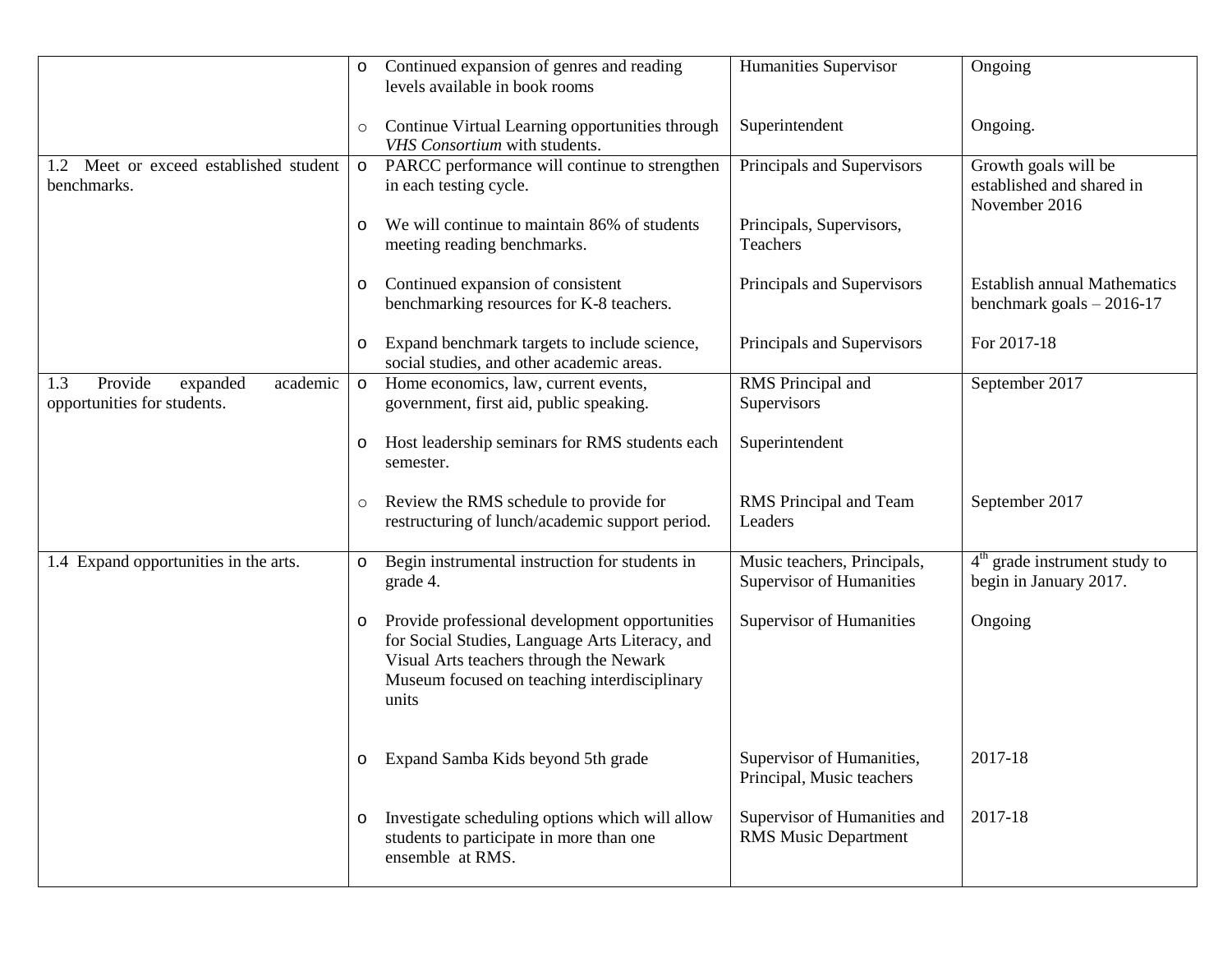| $\circ$  | Schedule a guest percussion specialist to the<br>music department periodically throughout the<br>school year | Supervisor of Humanities and<br>Music teachers        | 2017-18 |
|----------|--------------------------------------------------------------------------------------------------------------|-------------------------------------------------------|---------|
| $\circ$  | Organize a Readington Fine and Performing<br>Arts Alliance                                                   | Supervisor of Humanities and<br><b>Music Teachers</b> | 2016-17 |
| $\Omega$ | Develop a dance program or club experience at<br>RMS.                                                        | Superintendent and RMS<br>Principal                   | 2017-18 |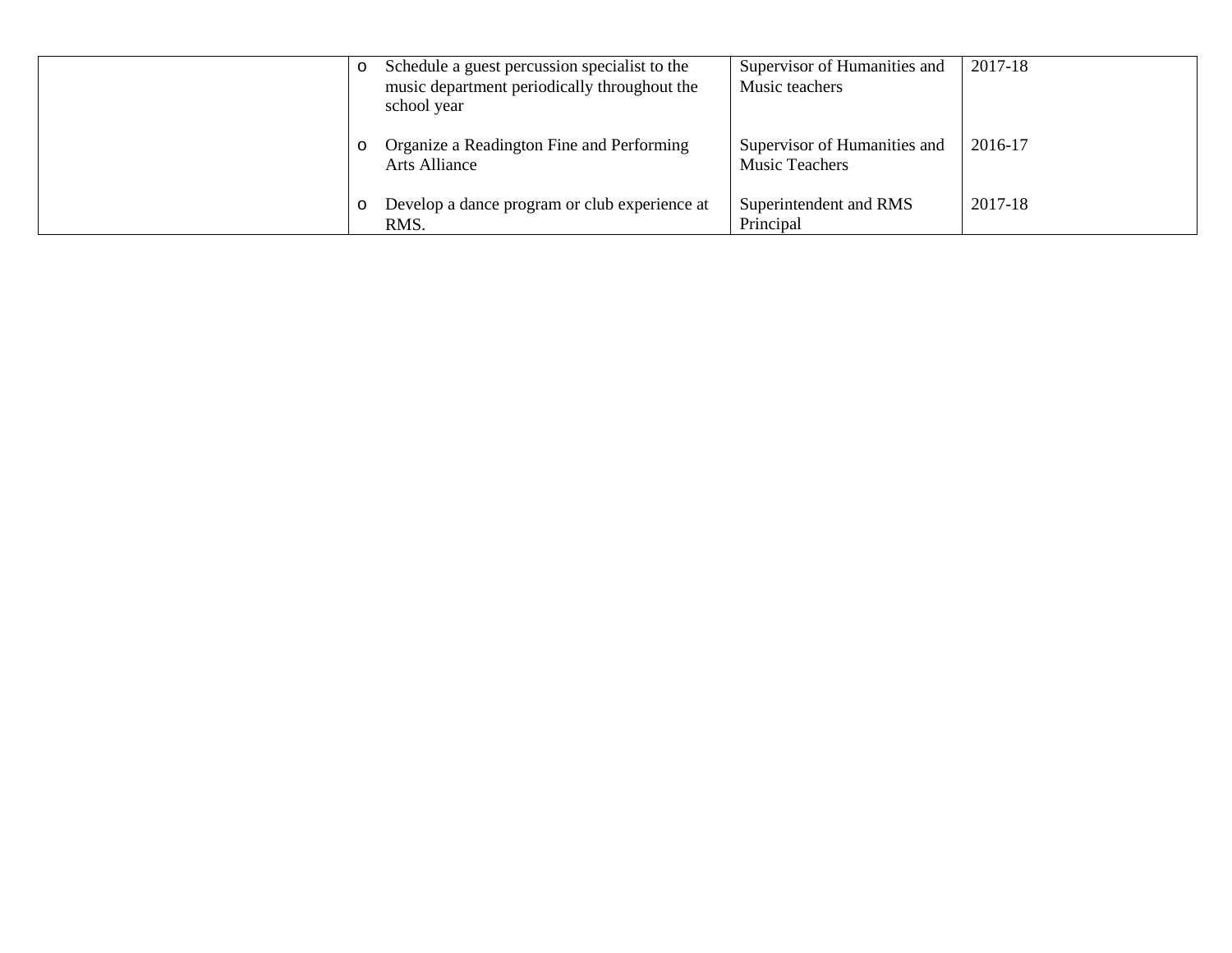| <b>Specific Objective</b>                                            |              | <b>Activities to Support Objective</b>                                                                                                                                                               | <b>Responsible Persons</b>                     | <b>Recommended</b><br><b>Timeline</b> |
|----------------------------------------------------------------------|--------------|------------------------------------------------------------------------------------------------------------------------------------------------------------------------------------------------------|------------------------------------------------|---------------------------------------|
| 2.1 Support the changing needs of our<br>diverse student population. | $\mathsf{o}$ | Quarterly meetings of School Safety Committees                                                                                                                                                       | Safety Committees, Principals,<br>and Teachers | 2016-17                               |
|                                                                      | O            | Common student-teacher meeting time, through<br>Morning Meeting or Team Meetings, to promote<br>positive relationships.                                                                              | Principals, Teachers                           | 2016-17                               |
|                                                                      | $\circ$      | Establish a Study Skills and/or targeted<br>Academic Support program for special education<br>students in grades 4-8.                                                                                | Principals, Teachers                           | September 2017                        |
| 2.2 Promote fair and consistent discipline<br>in all classrooms.     | $\circ$      | RMS Team leaders will work with their teams to<br>create consistent rules for each grade level<br>(locker usage, use of backpacks, etc.)                                                             | Principals, Teachers                           | 2016-17                               |
|                                                                      | $\circ$      | Administrators will work with team leaders and<br>teachers to establish appropriate consequences<br>for various behaviors                                                                            | Principals, Teachers                           | 2016-17                               |
|                                                                      | $\circ$      | Continue grade level monthly meetings to<br>promote a positive team atmosphere. At<br>meetings, there will be team-building activities<br>and recognition of students for various<br>accomplishments | RMS Principal, Teachers                        | 2016-17                               |
|                                                                      | $\circ$      | New Teacher Orientation check-in meetings<br>throughout the year (student management,<br>student engagement, etc.)                                                                                   | Principals, Staff Development<br>Coordinator   | 2016-17                               |
|                                                                      | $\circ$      | Promote PLC meetings with experienced staff on<br>positive discipline procedures. Share out at<br>faculty meetings.                                                                                  | Principals, Teachers                           | 2017-18                               |
| 2.3 Improve student-teacher relationships.                           | $\mathsf{o}$ | Morning meetings<br>implemented in<br>$K-5$<br>classrooms.                                                                                                                                           | Teachers, Principals                           | 2016-17                               |
|                                                                      |              | Provide diversity trainings to support all staff<br>and students.                                                                                                                                    | Leadership Team                                | Ongoing                               |

# *Promote a healthy and caring school environment for students and staff members.*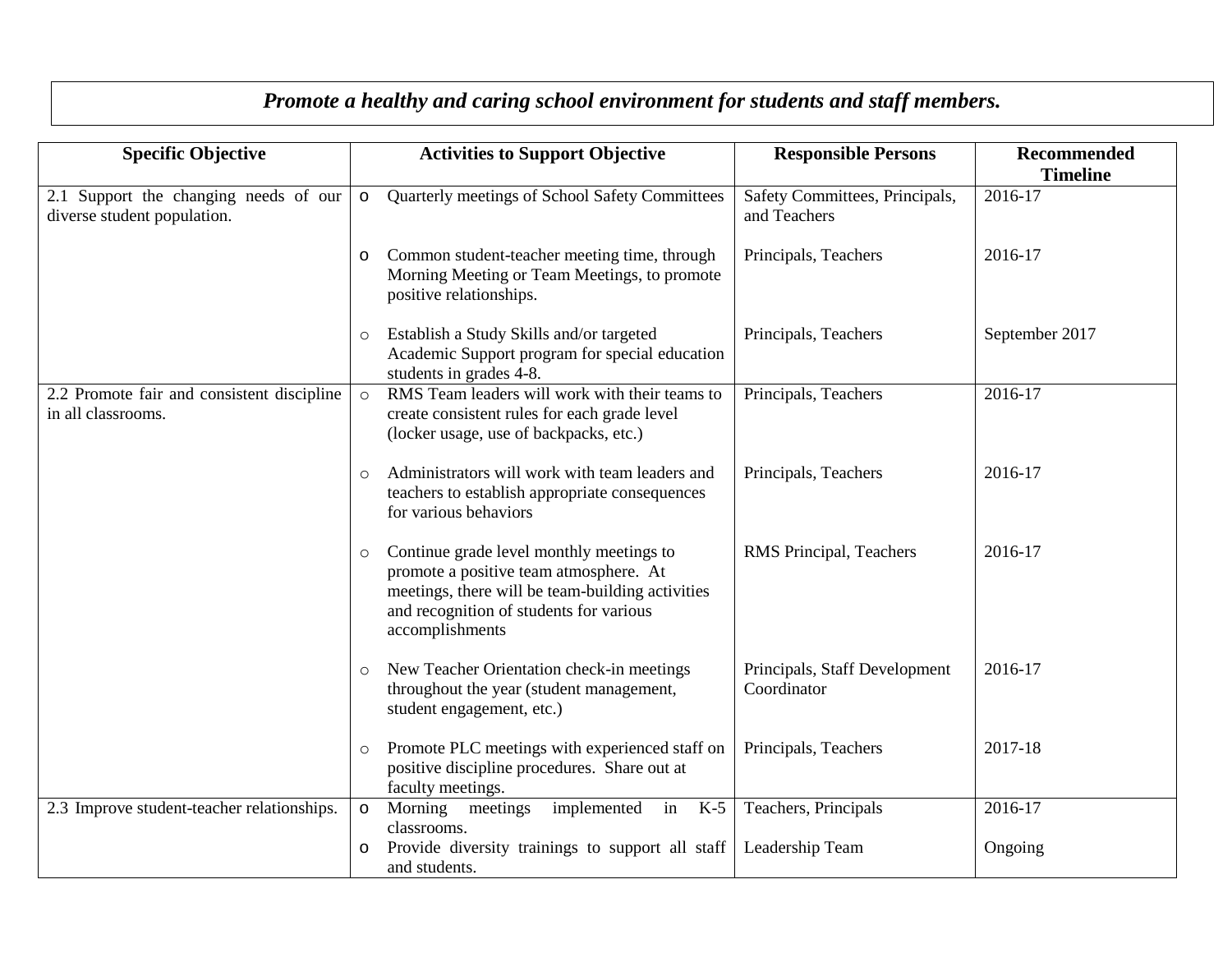|                                                                                       | 0            | Promote an environment of self-regulation<br>among staff.                                                                                                                                           | Principals, Collaborative<br>Council                                        | Ongoing                                           |
|---------------------------------------------------------------------------------------|--------------|-----------------------------------------------------------------------------------------------------------------------------------------------------------------------------------------------------|-----------------------------------------------------------------------------|---------------------------------------------------|
|                                                                                       | o            | Encourage teacher-initiated positive phone calls<br>to parents during the first two weeks of school.                                                                                                | Principals, Teachers                                                        | September 2017                                    |
| 2.4 Establish class size recommendations<br>that promote a close-knit community.      | $\mathsf{o}$ | Review of Class Size guidelines with BOE<br>Policy-Communications Committee.                                                                                                                        | Superintendent                                                              | Completed by January<br>2017                      |
| 2.5 Continue the focus on sustainability<br>and environmentally friendly practices in | o            | Recycle/compost across all four schools.                                                                                                                                                            | Principals, Teachers, Students                                              | 2017-18                                           |
| all areas of school operation.                                                        | o            | Seek recertification through the Sustainable<br>Jersey for Schools program.                                                                                                                         | Facilities Manager, School<br><b>Green Teams</b>                            | <b>Review 2016-17</b><br>Apply 2017-18            |
|                                                                                       | O            | Pursue lower energy bills, environmentally<br>responsible facilities, and relevant education<br>programs.                                                                                           | Green/Leadership/Facilities<br>Teams                                        | Ongoing                                           |
|                                                                                       | o            | Establish Sustainability elective at RMS                                                                                                                                                            | Principal, Supervisor of Math,<br>Science, and Tech.                        | September 2016                                    |
|                                                                                       | $\circ$      | Apply for Green Ribbon status for Holland<br>Brook and Readington Middle Schools.                                                                                                                   | RMS and HBS Principals,<br>Facilities Manager, School<br><b>Green Teams</b> | 2017-18 for one school;<br>2018-19 for one school |
| 2.6 Meet with student focus groups<br>quarterly to assess school experiences.         | $\circ$      | Principal attendance at RMS Student Council<br>meetings.                                                                                                                                            | Principals and Teachers                                                     | 2016-17                                           |
|                                                                                       | o            | Principals at all schools will schedule two<br>student focus groups with one to focus on<br>homework (volume, multiple deadlines, etc.)<br>Participation should include a diverse student<br>group. | Principals                                                                  | 2016-17                                           |
|                                                                                       | o            | Report feedback via faculty meetings and parent<br>newsletters.                                                                                                                                     | Principals                                                                  | 2016-17                                           |
| 2.7 Work with the school cafeteria to<br>promote healthy and tasteful food choices.   | $\circ$      | Conduct two food advisory meetings at each<br>school with students, staff, and parents in<br>attendance.                                                                                            | Business Administrator,<br>Principals                                       | 2016-17                                           |
|                                                                                       | O            | Board members will visit at least two school<br>cafeterias during walkthroughs and offer                                                                                                            | Superintendent                                                              | 2016-17                                           |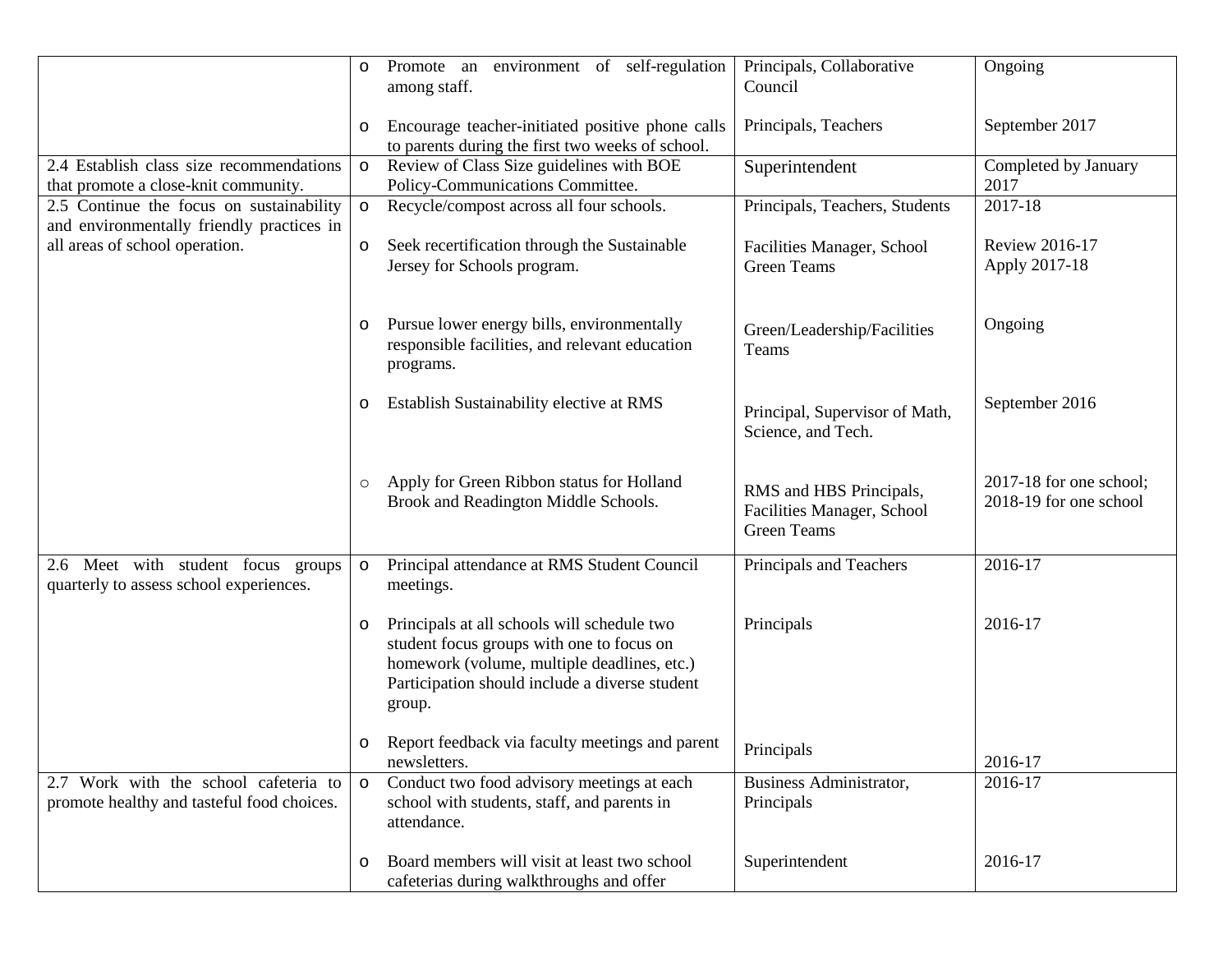|                                                                                                                                | o        | feedback to the Superintendent.<br>Include articles in school parent newsletters<br>about new items on the menu, nutrition content,<br>etc. | Principals, Food Services                                           | 2016-17       |
|--------------------------------------------------------------------------------------------------------------------------------|----------|---------------------------------------------------------------------------------------------------------------------------------------------|---------------------------------------------------------------------|---------------|
| Monitor the school facilities and<br>2.8<br>restrooms and proactively plan for clean<br>and safe areas for staff and students. | $\Omega$ | Identify and implement key projects on the<br>district's long range facility plan.                                                          | Facilities Manager, Business<br>Administrator, Finance<br>Committee | Ongoing       |
|                                                                                                                                | о        | Renovation of student/faculty restrooms at<br>RMS/TBS/WHS                                                                                   | Facilities Manager, Business<br>Administrator                       | 2017-18       |
| 2.9 Update school Security plans                                                                                               | $\circ$  | Conduct security drills as required by NJ<br>Department of Education with a focus on re-<br>unification.                                    | District Leadership Team                                            | 2016-17       |
|                                                                                                                                | $\circ$  | Invite local law enforcement to observe and offer<br>suggestions.                                                                           | Principals                                                          | 2016-17       |
|                                                                                                                                | O        | At least two schools will practice an evacuation<br>to a second location.                                                                   | Leadership Team                                                     | 2016-17       |
|                                                                                                                                | $\circ$  | Review security procedures with Board of<br>Education.                                                                                      | Superintendent                                                      | December 2016 |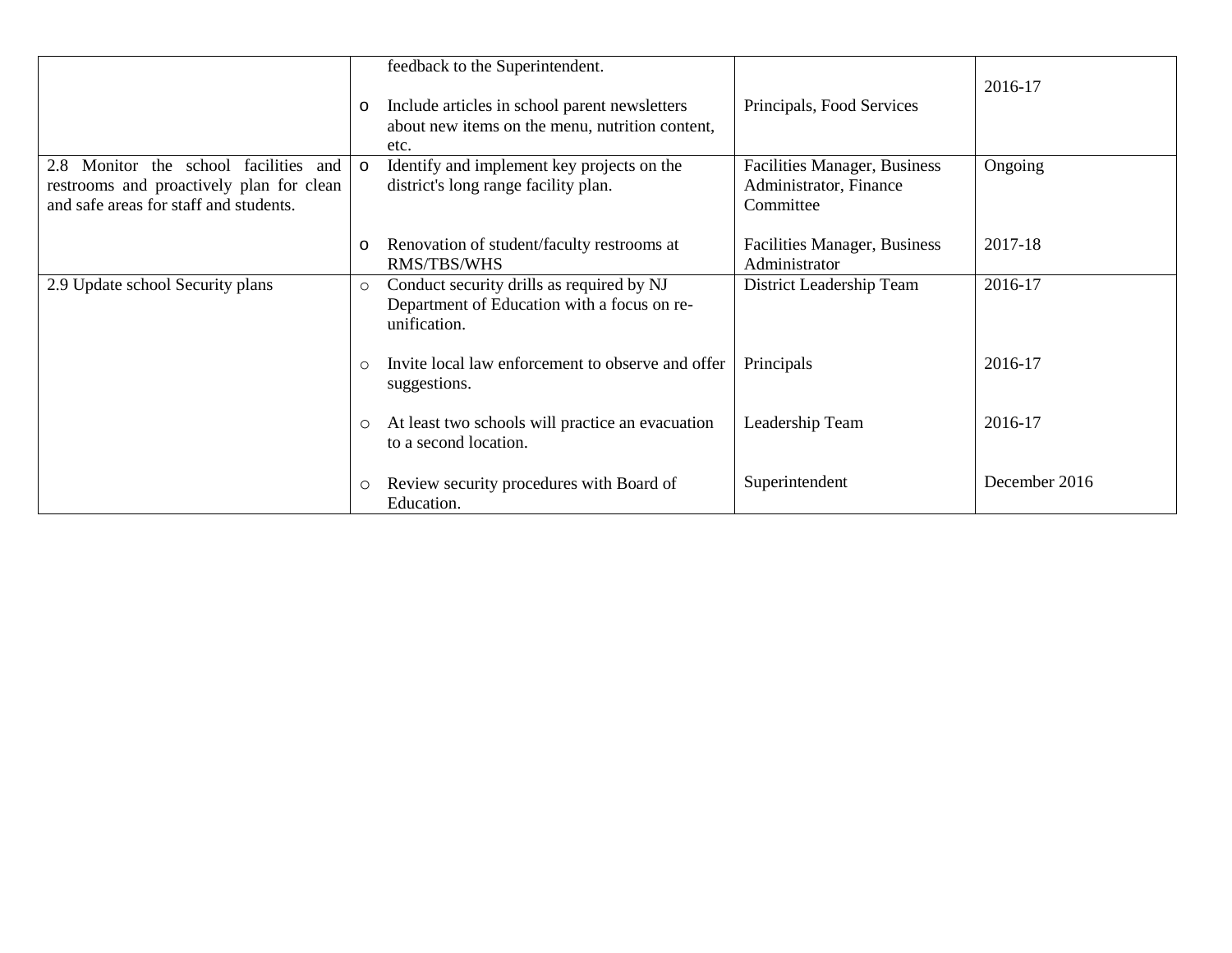## *Build a strong community in and among our schools and township.*

| <b>Specific Objective</b>                                                                                      | <b>Activities to Support Objective</b>                                                                                                                                                                                   | <b>Recommended Timeline</b><br><b>Responsible Persons</b>                                                                    |
|----------------------------------------------------------------------------------------------------------------|--------------------------------------------------------------------------------------------------------------------------------------------------------------------------------------------------------------------------|------------------------------------------------------------------------------------------------------------------------------|
| 3.1 Continue to partner with the H.S.A. to<br>family-friendly<br>activities<br>promote<br>throughout the year. | RMS will plan a Movie Night for families<br><b>RMS</b> Principal                                                                                                                                                         | 2016-17                                                                                                                      |
| 3.2 Enhance club<br>after-school<br>and<br>enrichment opportunities for students.                              | Offer full roster of clubs at each school as per<br>RTEA negotiated agreement.                                                                                                                                           | Principals, Teachers<br>2016-17                                                                                              |
|                                                                                                                | Plan for additional club opportunities<br>(determined by student/teacher choice) at each<br>school.                                                                                                                      | 2017-18<br>Principals, Teachers                                                                                              |
| Organize staff and parent articulation<br>3.3<br>and transition meetings.                                      | Parent Orientation (Kindergarten, Grade 4,<br>Teachers<br>Grade 6, and Grade 9)                                                                                                                                          | Principals, Counselors,<br>2016-17                                                                                           |
|                                                                                                                | Schedule classroom walkthroughs across<br>schools.                                                                                                                                                                       | School Walkthrough Teams<br>1 cross-school visit per school<br>by $2016-17$ ; 2 cross-school<br>visits per school by 2017-18 |
|                                                                                                                | Schedule walkthroughs for inclusion and<br>Resource Room classes across grades.                                                                                                                                          | Principals, Supervisor of Pupil<br>2016-17<br>Services, CST, Teachers                                                        |
| 3.4 Establish Parent Academies.                                                                                | Schedule morning and evening workshops,<br>speakers, and book studies to engage parents in<br>the school district.                                                                                                       | Leadership Team<br>2 Parent Events for 2016-17<br>3 Parent Events for 2017-18<br>4 Parent Events for 2018-19                 |
| 3.5 Promote opportunities for community<br>involvement in the schools.                                         | Develop a Master resource list of community<br>Coordinator<br>experts for staff reference.                                                                                                                               | Superintendent, Technology<br>2016-17                                                                                        |
|                                                                                                                | Expand National Education Week to include<br>Superintendent<br>more guest instructors in the schools.                                                                                                                    | 2016-17                                                                                                                      |
|                                                                                                                | Plan a charity fundraiser for a local cause.<br>Superintendent                                                                                                                                                           | 2016-17                                                                                                                      |
| 3.6 Maintain a fiscally sustainable budget.                                                                    | Present a budget that aligns with district goals<br>and provides for sufficient funds for debt<br>service on capital projects, the ability to<br>generate operating surplus, and maintain cash<br>Education<br>reserves. | Superintendent, Business<br>Ongoing<br>Administrator, Finance<br>Committee, Board of                                         |